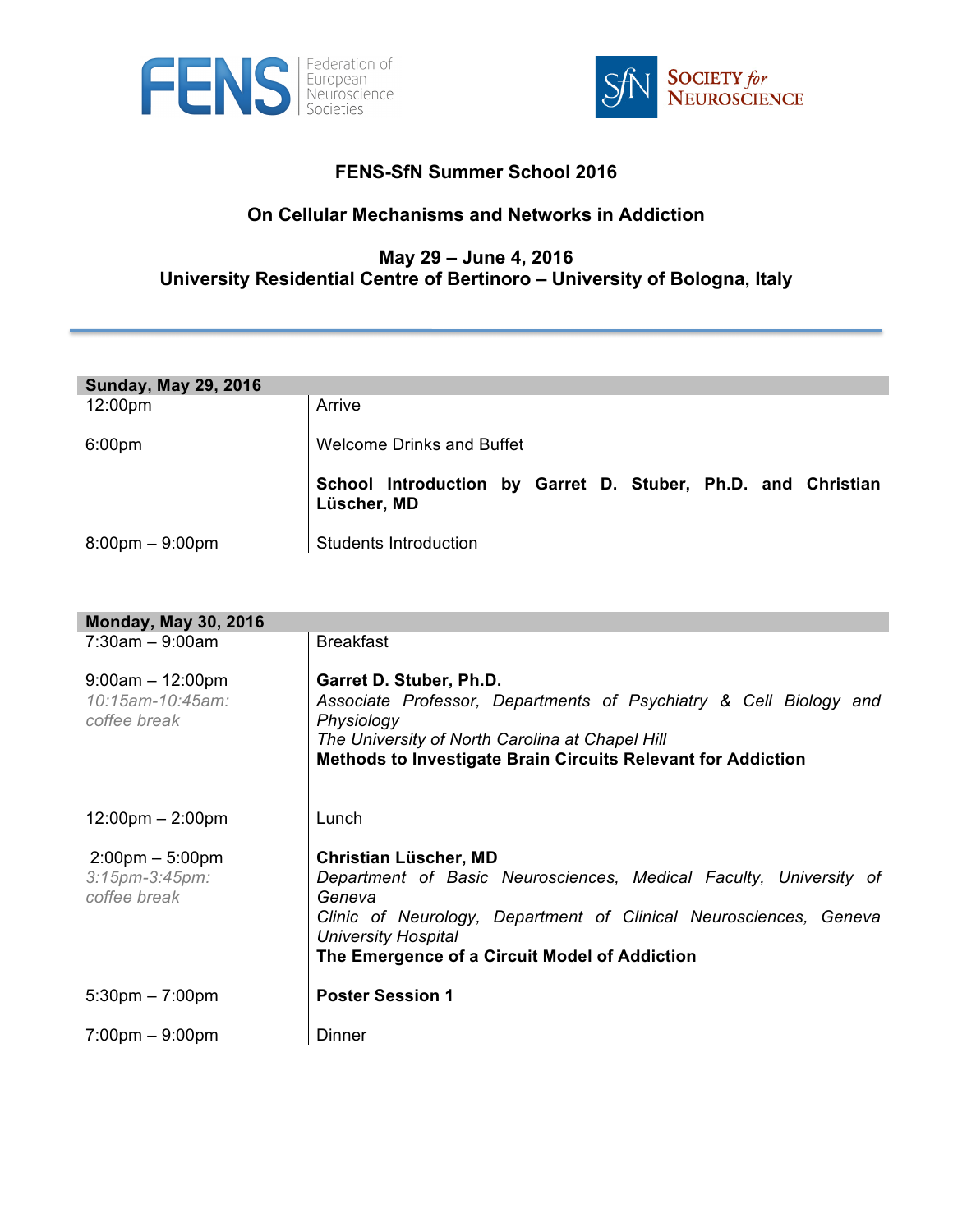



| <b>Tuesday, May 31, 2016</b>                                               |                                                                                                                                                                                                                                  |
|----------------------------------------------------------------------------|----------------------------------------------------------------------------------------------------------------------------------------------------------------------------------------------------------------------------------|
| $7:30am - 9:00am$                                                          | <b>Breakfast</b>                                                                                                                                                                                                                 |
| $9:00am - 12:00pm$<br>10:15am-10:45am:<br>coffee break                     | A. Boris Gutkin, Ph.D.<br>Group for Neural Theory, Institut National de la Santé et de la Recherche<br>Médicale (INSERM)<br>Départment d'Etudes Cognitives, Ecole Normale Supérieure<br><b>Computational Models of Addiction</b> |
| $12:00 \text{pm} - 2:00 \text{pm}$                                         | Lunch                                                                                                                                                                                                                            |
| $2:00 \text{pm} - 5:00 \text{pm}$<br>$3:15$ pm- $3:45$ pm:<br>coffee break | Marina E. Wolf, Ph.D.<br>Professor and Chair of the Department of Neuroscience<br>Rosalind Franklin University of Medicine and Science<br><b>Behavioral Models of Addiction</b>                                                  |
| $5:30 \text{pm} - 7:00 \text{pm}$                                          | <b>Poster Session 2</b>                                                                                                                                                                                                          |
| $7:00 \text{pm} - 9:00 \text{pm}$                                          | Dinner                                                                                                                                                                                                                           |
| Wednesday, June 1, 2016                                                    |                                                                                                                                                                                                                                  |
| $7:30am - 9:00am$                                                          | <b>Breakfast</b>                                                                                                                                                                                                                 |
| $9:00am - 12:00pm$<br>10:15am-10:45am:                                     | Nelly Alia-Klein, Ph.D.<br>Associate Professor Psychiatry and Neuroscience                                                                                                                                                       |
| coffee break                                                               | <b>Icahn School of Medicine at Mount Sinai</b><br>Co-chief of Neuropsychoimaging of Addiction and Related Conditions<br>(NARC) research program<br>Disease and Recovery of Brain Networks in Addiction                           |

| Thursday, June 2, 2016 |                                  |
|------------------------|----------------------------------|
| $7:30$ am $-9:00$ am   | <b>Breakfast</b>                 |
| $9:00am - 12:00pm$     | <b>Manuel Mameli, Ph.D.</b>      |
| 10:15am-10:45am:       | CR1 INSERM                       |
| coffee break           | Institut du Fer a Moulin         |
|                        | <b>Addiction Neurophysiology</b> |